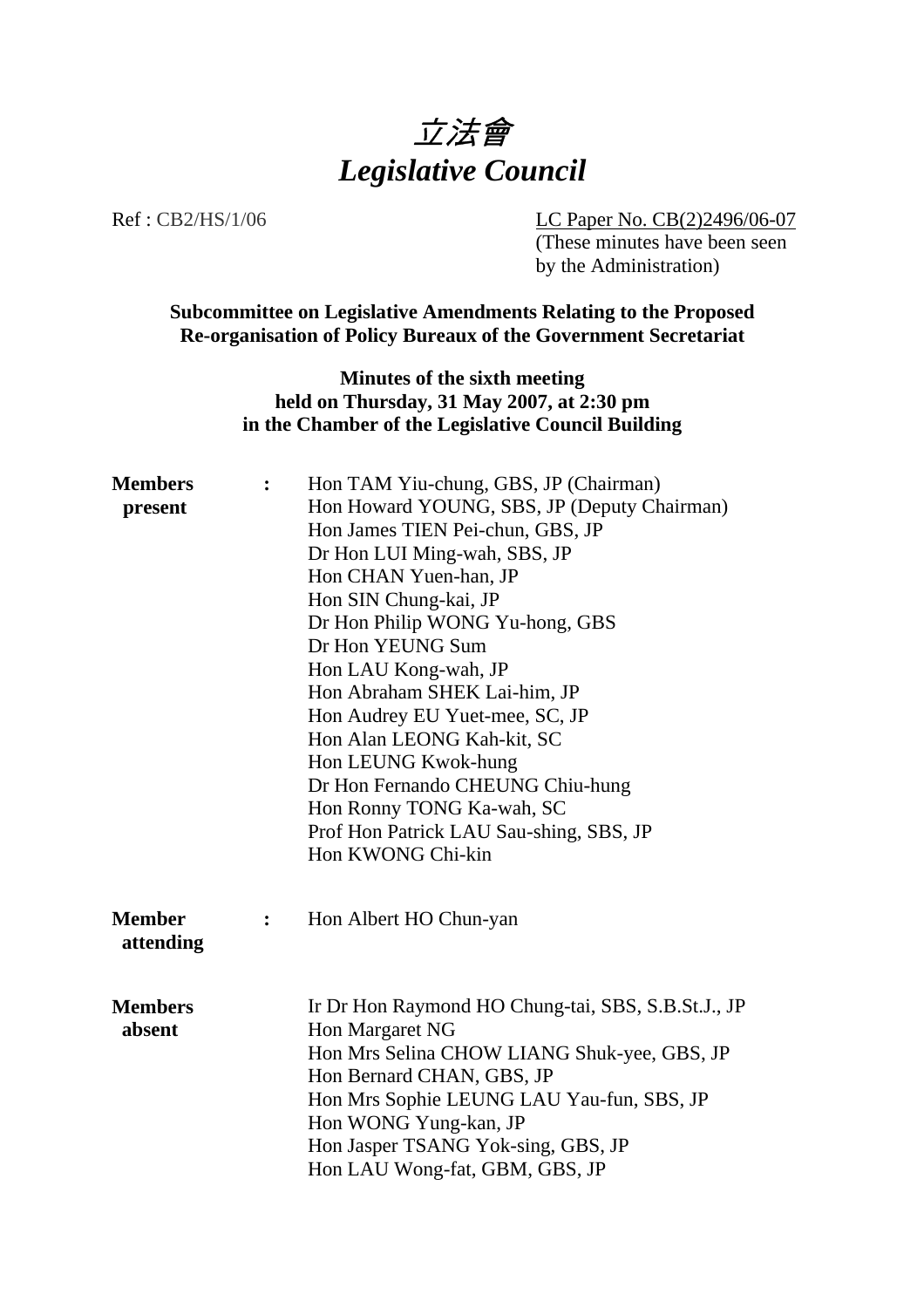|                               | Hon Emily LAU Wai-hing, JP<br>Hon CHOY So-yuk, JP<br>Hon Frederick FUNG Kin-kee, SBS, JP<br>Hon WONG Kwok-hing, MH<br>Hon Daniel LAM Wai-keung, SBS, JP<br>Hon CHIM Pui-chung<br>Hon TAM Heung-man |
|-------------------------------|----------------------------------------------------------------------------------------------------------------------------------------------------------------------------------------------------|
| <b>Public Officers :</b>      | Item I                                                                                                                                                                                             |
| attending                     | Mr Stephen LAM Sui-lung<br><b>Secretary for Constitutional Affairs</b>                                                                                                                             |
|                               | Miss Denise YUE Chung-yee<br>Secretary for the Civil Service                                                                                                                                       |
|                               | Mr Ian WINGFIELD<br><b>Solicitor General</b>                                                                                                                                                       |
|                               | Mrs Cherry TSE LING Kit-ching<br>Permanent Secretary for Constitutional Affairs                                                                                                                    |
|                               | Miss Jennifer MAK Yee-ming<br>Deputy Secretary for the Civil Service                                                                                                                               |
|                               | Ms Fanny IP Fung-king<br>Deputy Law Draftsman<br>(Bilingual Drafting & Adm) (Acting)                                                                                                               |
|                               | Ms Vicki LEE Yuet-ming<br><b>Senior Government Counsel</b>                                                                                                                                         |
|                               | Mr Gary POON Wai-wing<br>Principal Assistant Secretary for Constitutional Affairs                                                                                                                  |
| <b>Clerk</b> in<br>attendance | Mrs Percy MA<br>Chief Council Secretary (2)3                                                                                                                                                       |
| <b>Staff</b> in<br>attendance | Mr Arthur CHEUNG<br>Senior Assistant Legal Adviser                                                                                                                                                 |
|                               | <b>Mrs Eleanor CHOW</b><br>Senior Council Secretary (2)4                                                                                                                                           |

 $- 2 - 1$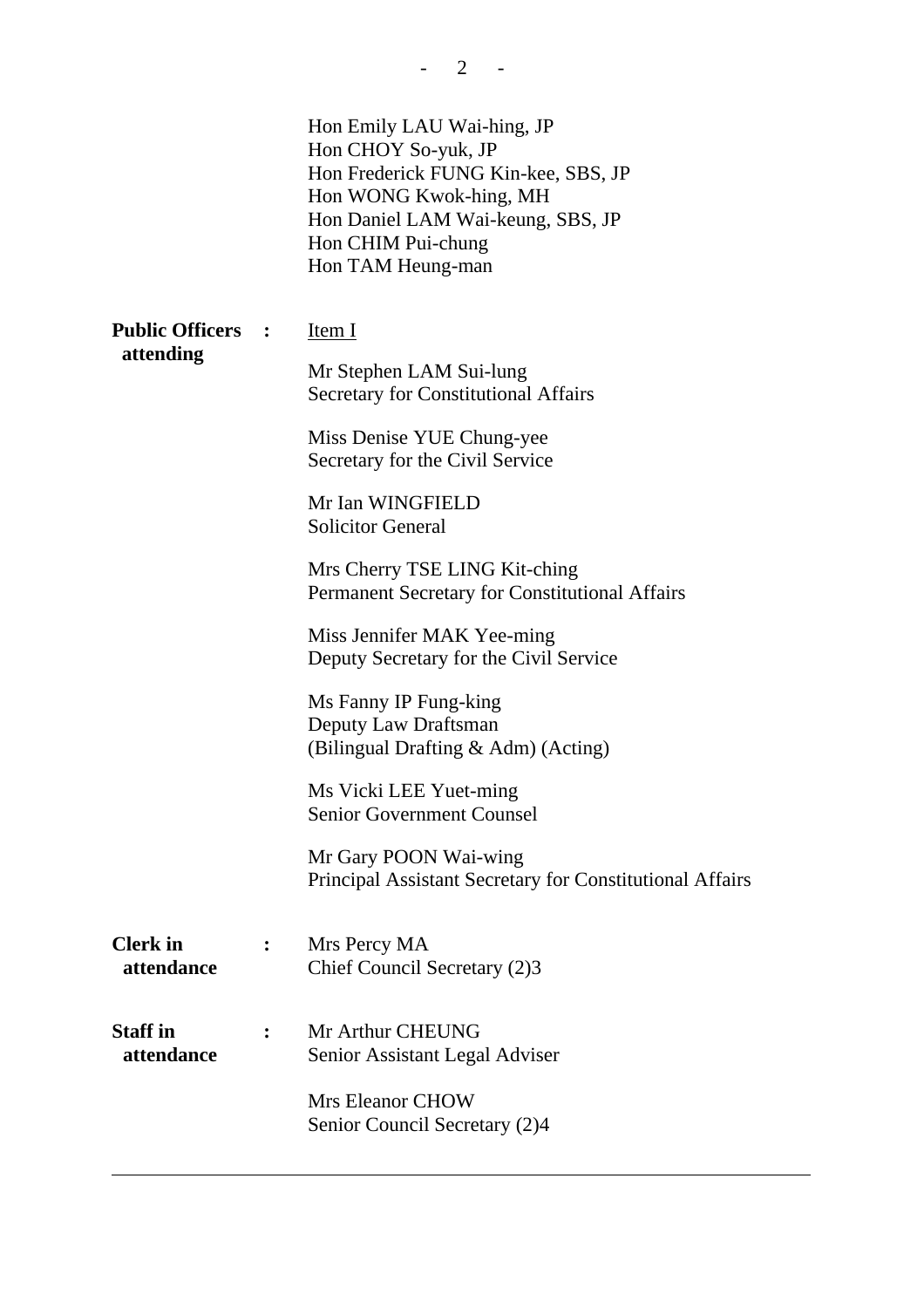## **I. Meeting with the Administration**

**(**CAB F19/6/3/2(2007) - Legislative Council Brief on "Re-organisation of Policy Bureaux of the Government Secretariat"

CAB F19/6/3/2(2007) - Legislative Council Brief on "Re-organisation of Policy Bureaux of the Government Secretariat : Legislative Amendments"

LC Paper No. CB(2)1868/06-07(01) - Marked-up copy of the draft Resolution under section 54A of Cap. 1

LC Paper No. CB(2)1972/06-07(01) - Background Brief prepared by the Legislative Council Secretariat

LC Paper Nos. CB(2)1969/06-07(01)-(08) - Eight papers provided by the Administration on transfer of statutory functions

LC Paper No. CB(2)1990/06-07(01) - Administration's paper on "Interpretation and General Clauses Ordinance (Replacement of Schedule 6) Order 2007"

LC Paper No. CB(2)2010/06-07(01) - Response to issue raised by members at the meeting on 28 May 2007

LC Paper No. CB(2)2010/06-07(02) - Administration's paper on "Transfer of Statutory Functions : Summary based on re-organised bureaux")

The Subcommittee deliberated (index of proceedings attached at **Annex**).

2. The Subcommittee completed scrutiny of the Resolution and the draft Interpretation and General Clauses Ordinance (Replacement of Schedule 6) Order 2007. The Chairman of the Subcommittee would make a verbal report to the House Committee at its meeting on 1 June 2007.

3. The Subcommittee noted that the Administration had given notice to move the Resolution at the Council meeting on 13 June 2007. The Subcommittee recommended that that there was no need for the House Committee to set up another subcommittee to study the legislative amendments relating to the re-organisation, and there was no need for the Administration to withdraw its notice of moving the Resolution at the Council meeting on 13 June 2007. Members noted that the deadline for giving notice of amendments to the Resolution was 6 June 2007.

## **II. Any other business**

4. Members agreed that the meeting originally scheduled for 1 June 2007 should be cancelled. Members also agreed that a meeting should be held on 4 June 2007 at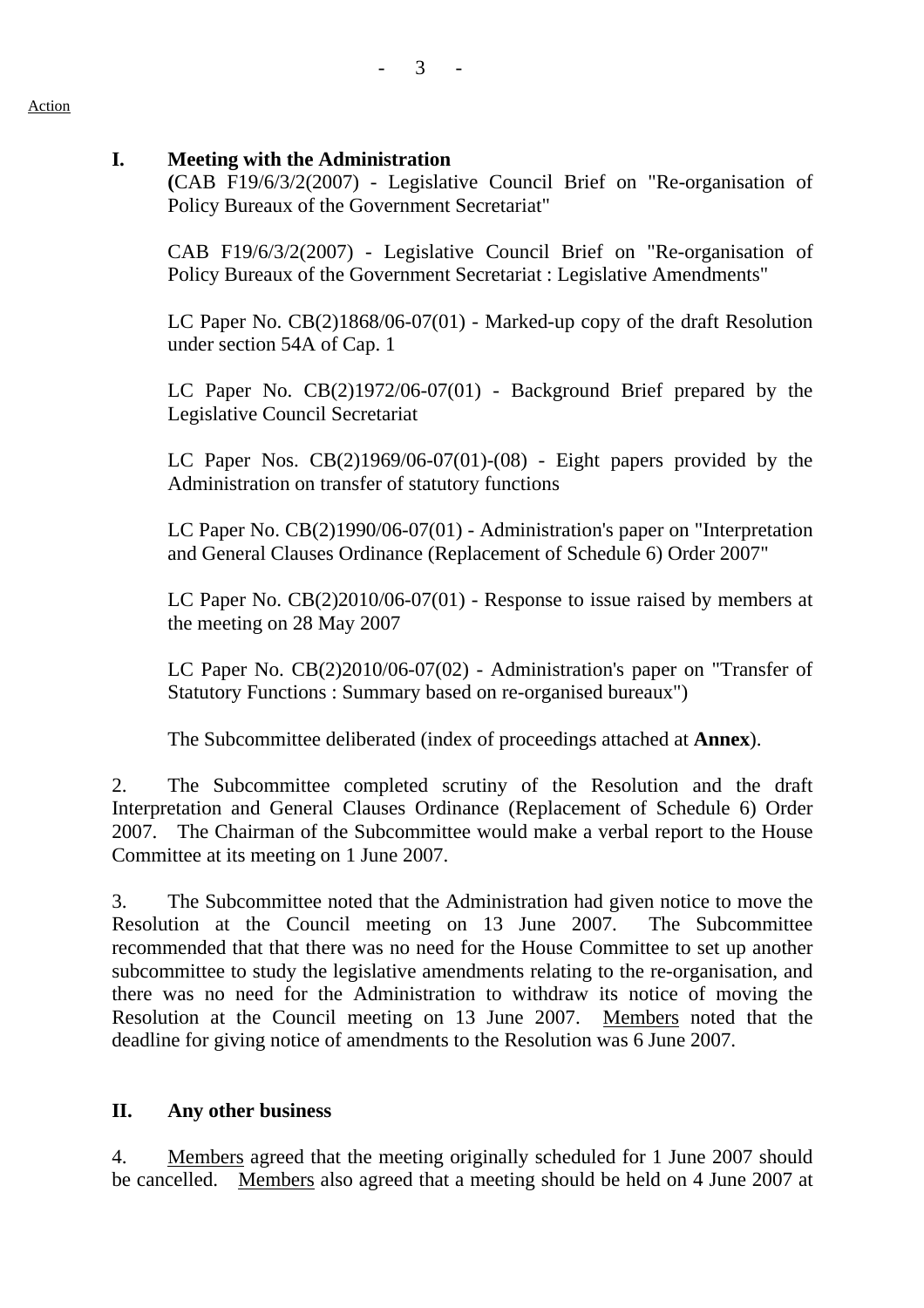#### Action

2:30 pm to discuss Members' proposed amendments to the Resolution, if necessary. A circular would be issued to members inviting them to indicate their intention to brief the Subcommittee on their proposed amendments, if any.

 (*Post-meeting note*: Having regard to members' response and on the instruction of the Chairman, the meeting scheduled for 4 June 2007 was cancelled.)

5. The meeting ended at 3:50 pm.

Council Business Division 2 Legislative Council Secretariat 13 July 2007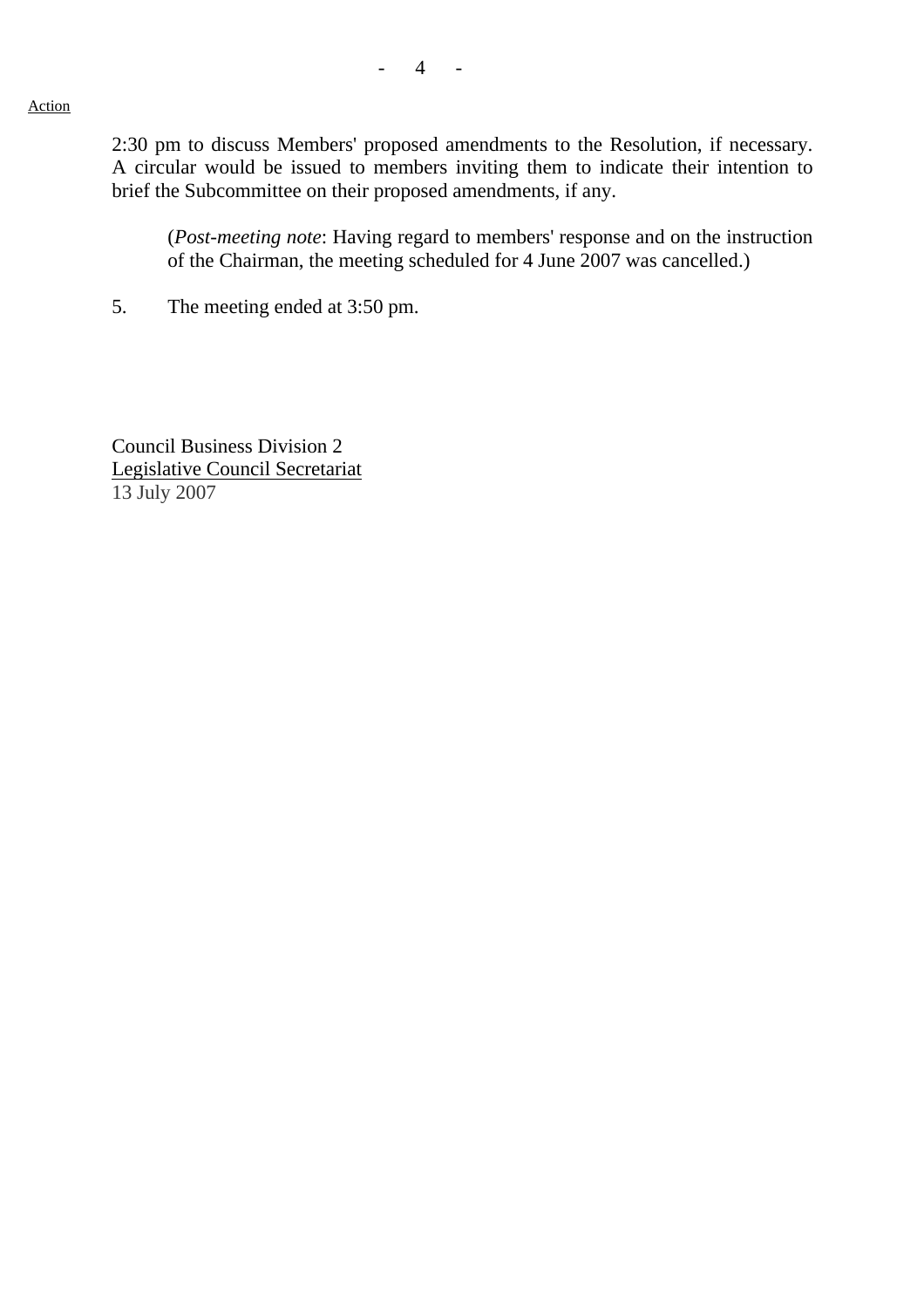### **Proceedings of the sixth meeting of the Subcommittee on Legislative Amendments Relating to the Proposed Re-organisation of Policy Bureaux of the Government Secretariat on Thursday, 31 May 2007, at 2:30 pm in the Chamber of the Legislative Council Building**

| <b>Time Marker</b> | Speaker(s)                                                   | Subject(s)                                                                                                                                                                                                                                                                                                                                                                                                                                                                                                                                                                                                                                                                                                                                                                                                                                                                                                                                                                                                                                           | <b>Action</b><br>required |
|--------------------|--------------------------------------------------------------|------------------------------------------------------------------------------------------------------------------------------------------------------------------------------------------------------------------------------------------------------------------------------------------------------------------------------------------------------------------------------------------------------------------------------------------------------------------------------------------------------------------------------------------------------------------------------------------------------------------------------------------------------------------------------------------------------------------------------------------------------------------------------------------------------------------------------------------------------------------------------------------------------------------------------------------------------------------------------------------------------------------------------------------------------|---------------------------|
| $000000 - 000510$  | Chairman                                                     | Confirmation of minutes of meeting                                                                                                                                                                                                                                                                                                                                                                                                                                                                                                                                                                                                                                                                                                                                                                                                                                                                                                                                                                                                                   |                           |
| 000511 - 000924    | Admin<br>Chairman<br>SALA <sub>2</sub>                       | Scrutiny of the draft Interpretation and<br>General Clauses Ordinance (Replacement<br>of Schedule 6) Order 2007 (LC Paper No.<br>$CB(2)1990/06-07(01))$<br>Briefing by the Administration on the<br>statutory functions transferred from the<br>existing bureaux to the proposed bureaux<br>based<br>demarcation<br>on<br>the<br>of<br>responsibilities after the reorganisation, to<br>supplement<br>the<br>previous<br>briefings<br>(LC Paper No. CB(2)2010/06-07(02))                                                                                                                                                                                                                                                                                                                                                                                                                                                                                                                                                                             |                           |
| 000925 - 003333    | Chairman<br>Miss CHAN Yuen-han<br>SALA <sub>2</sub><br>Admin | Views of Ms CHAN Yuen-han -<br>(a) the post of Permanent Secretary for the<br>Environment (PS(Env)), who would<br>continue to assume the title of the<br>Director of Environmental Protection<br>(DEP), would be upgraded from D6 to<br>Consideration should be<br>D8 level.<br>given to re-instating the post of DEP<br>filling it by<br>a qualified<br>and<br>environmental professional instead of<br>an Administrative Officer (AO) grade<br>staff;<br>(b) promotion<br>prospect<br>οf<br>the<br>Environmental<br>Protection<br>Officer<br>grade from the level of D3 (the highest<br>grade) to D8 (as DEP) would be slim<br>after the re-organisation; and<br>provide<br>$(c)$ the<br>proposal<br>to<br>a<br>Commissioner for Labour post at D6<br>level to lead and steer the Labour<br>Department (LD) would downgrade<br>the importance of labour issues.<br>Consideration should be given to have<br>two posts of Permanent Secretary<br>dedicated to the labour and welfare<br>portfolios respectively<br>Response of the Administration - |                           |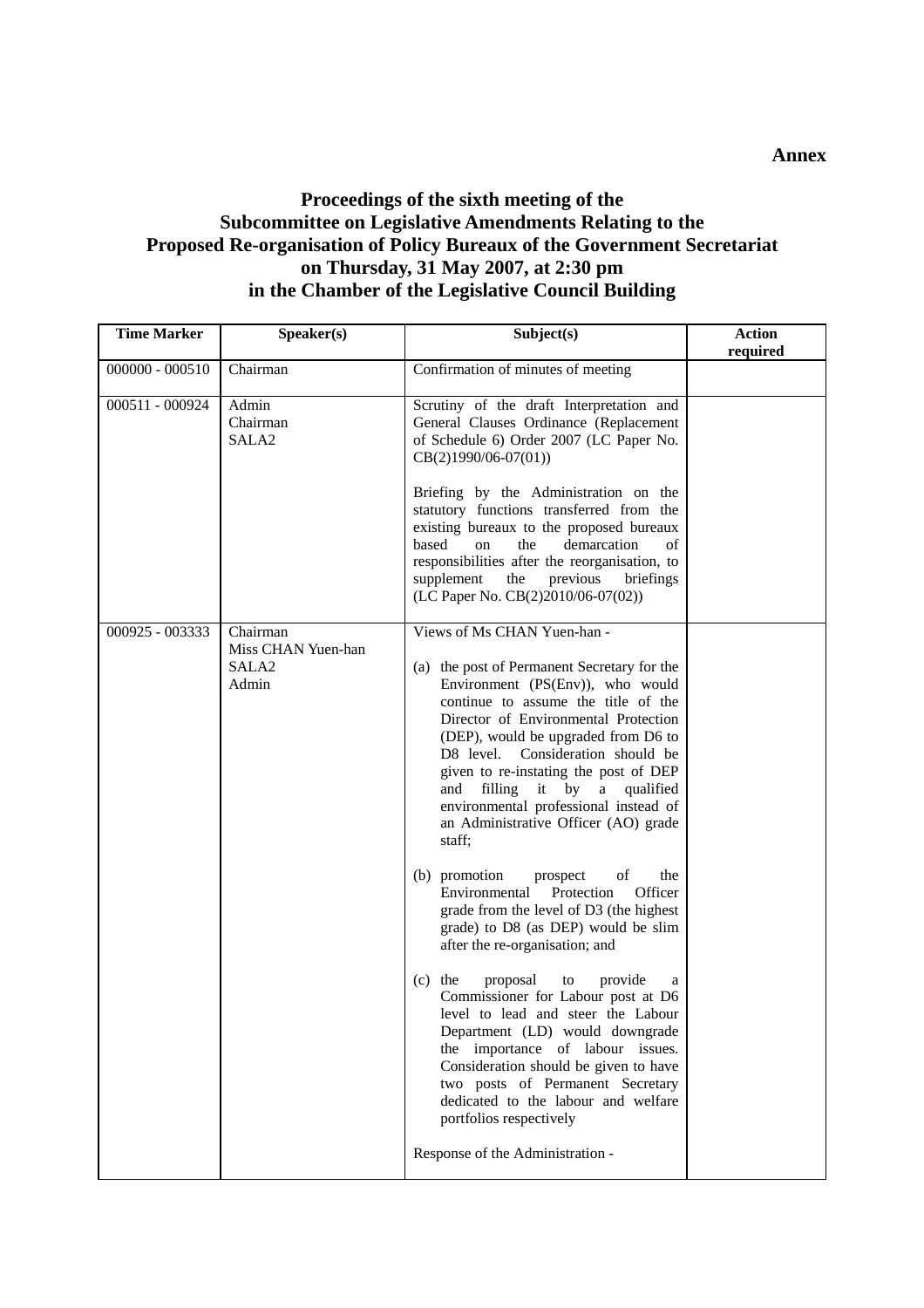# $- 2 - 1$

| <b>Time Marker</b> | Speaker(s)                 | Subject(s)                                                                                                                                                                                                                                                                                                                                                                                      | <b>Action</b><br>required |
|--------------------|----------------------------|-------------------------------------------------------------------------------------------------------------------------------------------------------------------------------------------------------------------------------------------------------------------------------------------------------------------------------------------------------------------------------------------------|---------------------------|
|                    |                            | (a) the Administration would discuss with<br>the management and departmental<br>grade staff of<br>the<br>Environment<br>Protection Department with a view to<br>address their concerns in the latter half<br>of 2007;                                                                                                                                                                           |                           |
|                    |                            | $(b)$ any<br>proposal<br>$\mathop{\mathrm{to}}$<br>split<br>the<br>PSE(Env)/DEP into two posts, if so<br>decided by the Administration, could<br>implemented<br>without<br>be<br>any<br>legislative amendments<br>and<br>only<br>required the support of the relevant<br>Panel, the endorsement<br>of<br>the<br>Establishment Committee and<br>the<br>approval of the Finance Committee;<br>and |                           |
|                    |                            | (c) the proposal to have two posts of<br>Permanent Secretary dedicated to the<br>welfare<br>labour<br>and<br>portfolios<br>respectively would involve additional<br>manpower resources                                                                                                                                                                                                          |                           |
| 003334 - 003811    | Mr Howard YOUNG<br>Admin   | Views of the Liberal Party (LP) -                                                                                                                                                                                                                                                                                                                                                               |                           |
|                    |                            | (a) LP<br>supported<br>the<br>proposed<br>re-organisation with the creation of a<br>new bureau and one Director of<br>Bureau;                                                                                                                                                                                                                                                                   |                           |
|                    |                            | (b) LP had reservations on any proposal to<br>create new positions of directorate<br>grade without justification; and                                                                                                                                                                                                                                                                           |                           |
|                    |                            | (c) the Administration and the relevant<br>Panels should follow up the concerns<br>raised by Members and the deputations<br>after the re-organisation                                                                                                                                                                                                                                           |                           |
| 003812 - 005009    | Ms Audrey EU<br>Chairman   | Views of the Civic Party-                                                                                                                                                                                                                                                                                                                                                                       |                           |
|                    | Admin<br>SALA <sub>2</sub> | (a) the DEP post should be filled by a<br>professional grade staff instead of an<br>AO grade staff;                                                                                                                                                                                                                                                                                             |                           |
|                    |                            | (b) as the Administration had undertaken<br>to address the issue in the latter half of<br>2007, it should revert to the Panel on<br>Environmental<br>Affairs<br><sub>on</sub><br>further<br>development in due course; and                                                                                                                                                                      |                           |
|                    |                            | (c) consideration should be given to retitle<br>"Development<br>Bureau"<br>the<br>as<br>"Sustainable Development Bureau" so<br>as to reflect that the bureau would<br>attach importance to the overall                                                                                                                                                                                          |                           |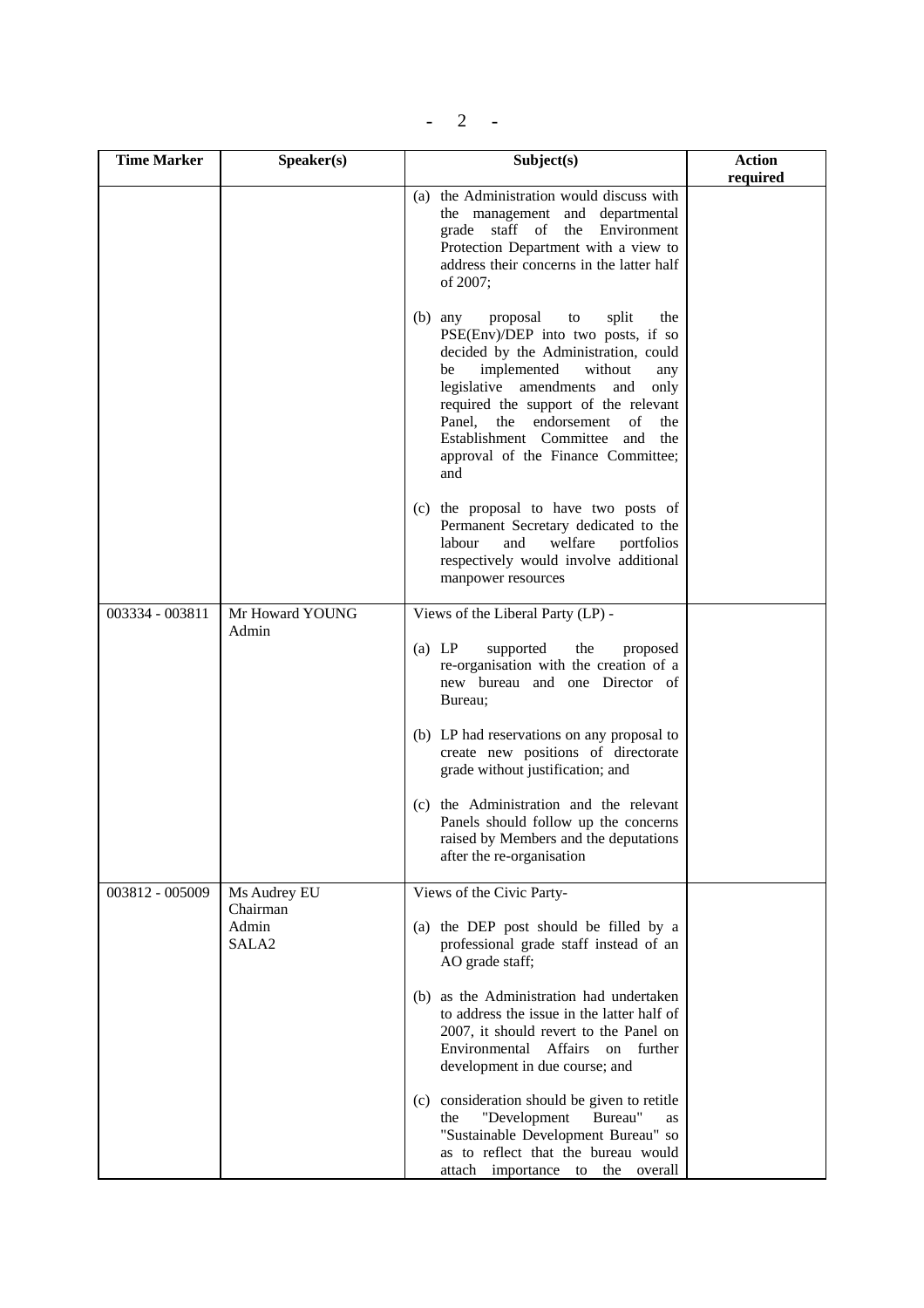| $\overline{\phantom{a}}$ |  |
|--------------------------|--|
|--------------------------|--|

| <b>Time Marker</b> | Speaker(s)                   | Subject(s)                                                                                                                                                                                                                                                                                    | <b>Action</b> |
|--------------------|------------------------------|-----------------------------------------------------------------------------------------------------------------------------------------------------------------------------------------------------------------------------------------------------------------------------------------------|---------------|
|                    |                              | sustainable development of Hong<br>Kong, and not just the large scale<br>infrastructure projects                                                                                                                                                                                              | required      |
|                    |                              | Response of the Administration -                                                                                                                                                                                                                                                              |               |
|                    |                              | (a) the post holder of DEP was obliged to<br>discharge his<br>functions<br>statutory<br>effectively, irrespective of whether he<br>was a general grade or a departmental<br>grade officer;                                                                                                    |               |
|                    |                              | principle<br>of<br>$(b)$ the<br>sustainable<br>development in policy formulation was<br>adopted by all bureaux and not just the<br>Development<br>Bureau.<br>Sustainable<br>development of Hong Kong would<br>require<br>government-wide<br>efforts<br>straddling different policy areas; and |               |
|                    |                              | (c) irrespective of the name of the bureau,<br>the proposed Development Bureau<br>would discharge its functions in a<br>pragmatic manner with due respect to<br>priniciple<br>sustainable<br>the<br>of<br>development                                                                         |               |
| 005010 - 005526    | Mr SIN Chung-kai<br>Admin    | Views of Mr SIN Chung-kai -                                                                                                                                                                                                                                                                   |               |
|                    |                              | (a) he would move an amendment to<br>retitle the proposed "Commerce and<br>Economic Development Bureau" as<br>the "Commerce, Industry, Technology<br>and Economy Bureau";                                                                                                                     |               |
|                    |                              | he supported the proposal to retitle the<br>(b)<br>"Development Bureau" as 'Sustainable<br>Development Bureau"; and                                                                                                                                                                           |               |
|                    |                              | (c) he did not support the transfer of legal<br>aid portfolio to the Home Affairs<br>Bureau                                                                                                                                                                                                   |               |
|                    |                              | Response of the Administration -                                                                                                                                                                                                                                                              |               |
|                    |                              | (a) it was impractical for the name of the<br>bureau to refer to each of its policy<br>areas specifically; and                                                                                                                                                                                |               |
|                    |                              | (b) the term "Economic Development"<br>already reflected a portfolio including<br>policy matters on industry, tourism,<br>communications, technology, etc                                                                                                                                     |               |
| 005527 - 011157    | Mr Albert HO<br>Dr YEUNG Sum | Position of the Democratic Party (DP) -                                                                                                                                                                                                                                                       |               |
|                    | Admin                        | (a) DP did not support the transfer of legal                                                                                                                                                                                                                                                  |               |